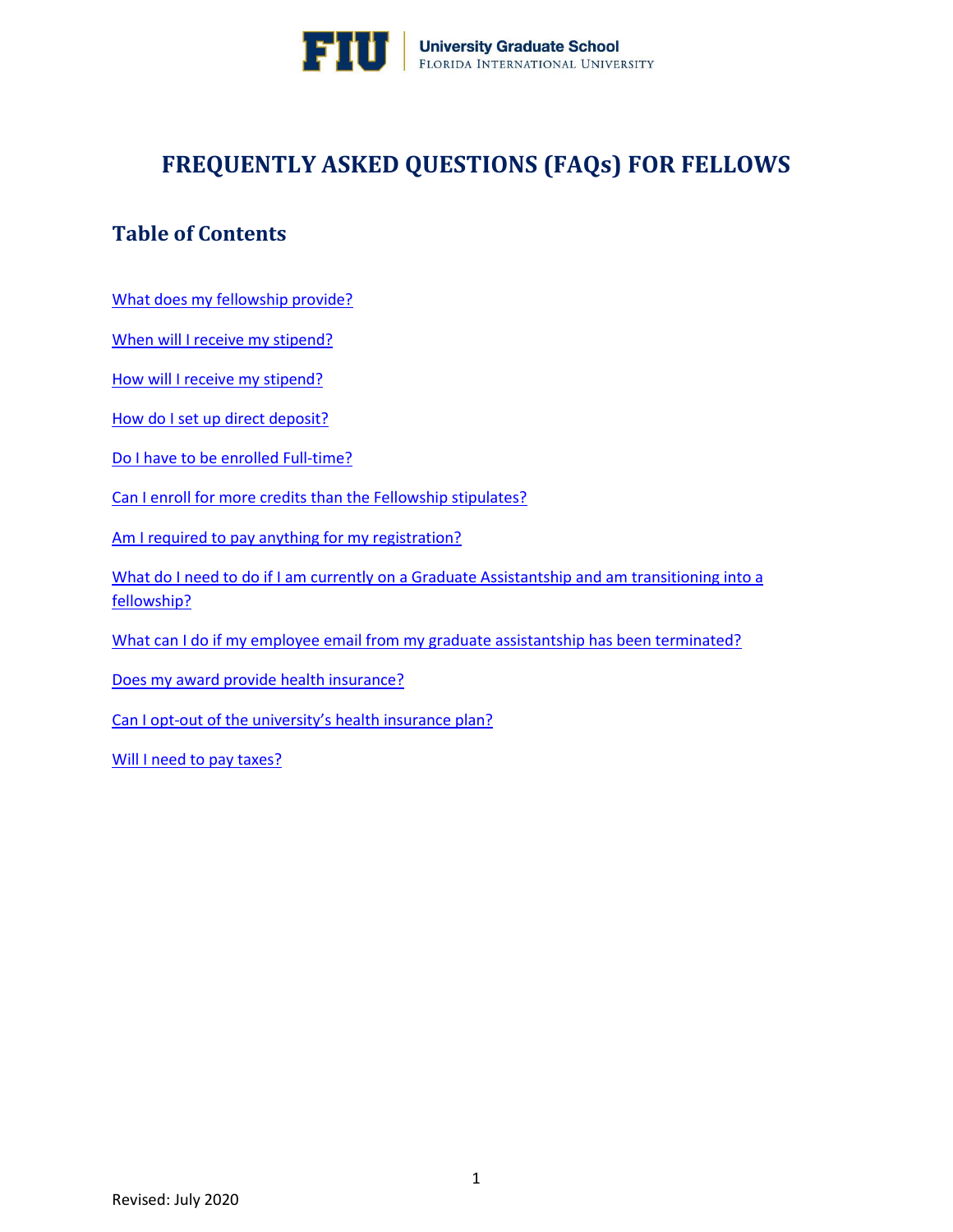

## <span id="page-1-0"></span>**What does my fellowship provide?**

You will receive a tuition waiver, a stipend and health insurance. For your reference, you will be provided a Fellowship Fees Summary Chart before the semester begins with more details.

### <span id="page-1-1"></span>**When will I receive my stipend?**

UGS anticipate stipends will be posted during the 1st week of classes, however, *that is not guaranteed*. Please note that stipends will only be disbursed if you have already registered. Payments for those who have NOT registered will be delayed until the registration takes place. *(Please note stipends are processed and distributed by Student Financials).*

### <span id="page-1-2"></span>**How will I receive my stipend?**

You will receive the stipend as a lump sum payment each semester through Student Financials via direct deposit into your bank account. Therefore, you will need to set up **direct deposit** with Student Financials as soon as possible. (Even if you are currently a GA and have already signed up for direct deposit through payroll, **you will still need to sign up for direct deposit with Student Financials.**) To set up direct deposit, please follow the below instructions.

# <span id="page-1-3"></span>**How do I set up direct deposit?**

To setup direct deposit, log in to your [My.FIU.edu](https://my.fiu.edu/) account and follow the steps below:

- o On your **Student Center** under the **Finances** section, click on the **Direct Deposit** link
- o Click on the **Enroll in Direct Deposit** button
- o Enter the bank account details and click the **Next** button
- o Review and agree to the Direct Deposit Agreement
- o Click the **Submit** button

**Note:** Only U.S. bank accounts can be used for direct deposit

Once your refund is processed, it will take approximately 24-48 business hours to be deposited into your bank account.

**Please visit:<https://onestop.fiu.edu/Student%20Financials/Student-Refunds/index1.html> for more information regarding direct deposits.**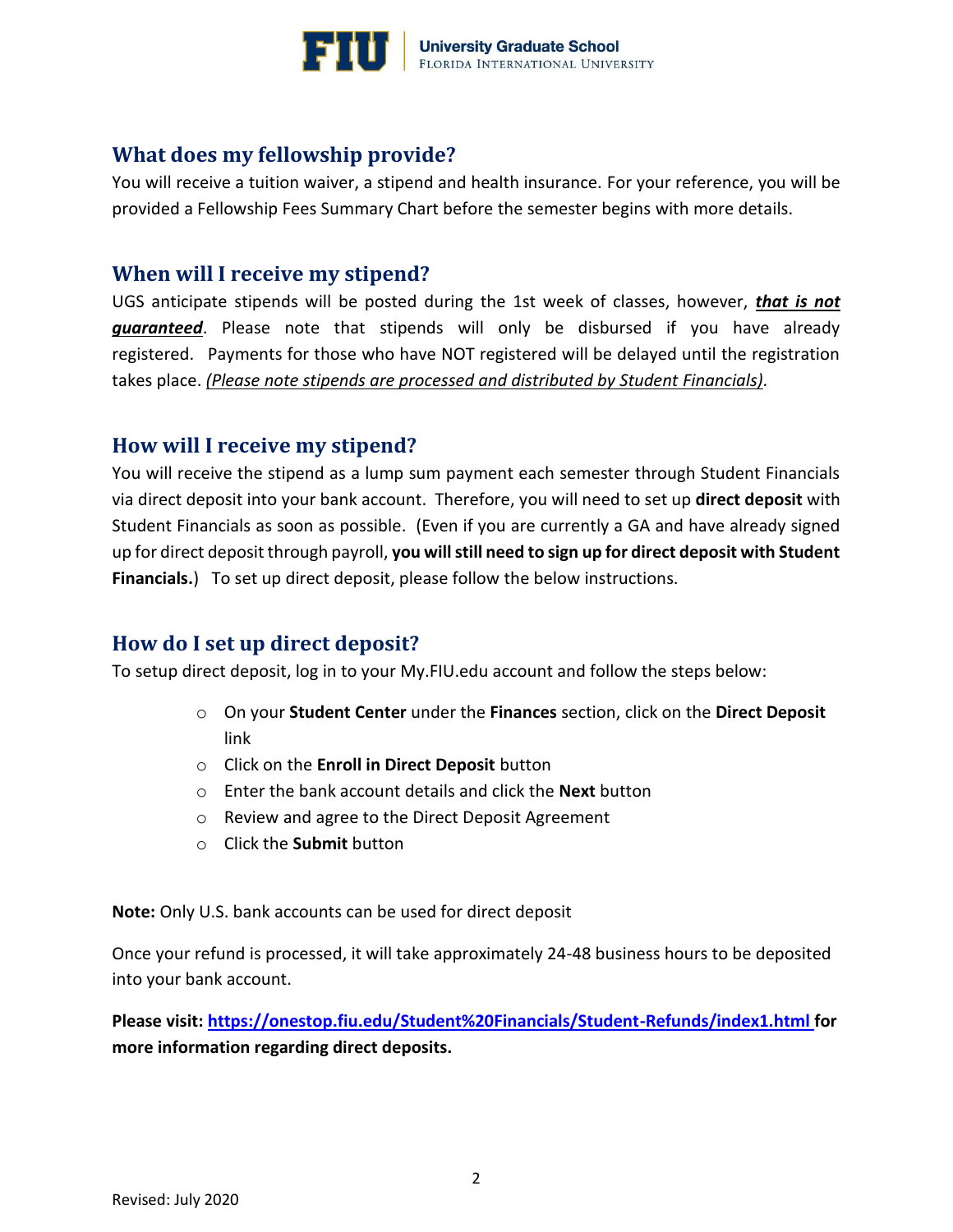

If the direct deposit is not set up, the Student Financials Office will mail a paper check to the home address on record with the university. This method is significantly slower than direct deposit. The home address must be a local U.S. address. To change address see [Change Personal](https://onestop.fiu.edu/student-records-myfiu/personal-records/change-personal-information/)  [Information.](https://onestop.fiu.edu/student-records-myfiu/personal-records/change-personal-information/)

International Fellows who do **not** have a Social Security Number, must complete the Tax Compliance forms and apply for an Individual Tax Identification Number (ITIN). Please contact [tax@fiu.edu](mailto:tax@fiu.edu) for tax compliance questions. It is important to complete this process because we *cannot* disburse the fellowship stipend until the Tax Compliance forms have been submitted. Furthermore, the Individual Tax Identification Number (ITIN) will be used in lieu of a Social Security Number (SSN). A Presidential Fellow (PF) must *not* initiate the process of obtaining a SSN until 5 months before the academic year.

### <span id="page-2-0"></span>**Do I have to be enrolled Full-time?**

**Yes**, you need to enroll as a full-time graduate student during each term you are receiving the award.

For Presidential, McNair, and McKnight Fellows, full-time enrollment equals 9 credits in the Fall semester, 9 credits in the Spring semester and 6 credits in the Summer semester.

For Dissertation Year Fellows and Doctoral Evidence Acquisition recipients, full-time enrollment is equal to 3 credits per semester.IMPORTANT**: International students** on a **F-1 student visa** must complete an International Student and Scholar Services (ISSS) form called *[Advancement to](https://globalaffairs.fiu.edu/wp-content/uploads/sites/40/2018/08/Advancement-Thesis_Dissertation-08-2018-fill-1.pdf)  [Thesis/Dissertation Segment](https://globalaffairs.fiu.edu/wp-content/uploads/sites/40/2018/08/Advancement-Thesis_Dissertation-08-2018-fill-1.pdf)* to receive authorization to enroll for just three (3) dissertation credits during the Fall and Spring terms. Contact the ISSS office for additional information and deadlines (305)348-2421.

#### <span id="page-2-1"></span>**Can I enroll for more credits than the Fellowship stipulates?**

**Yes**, you may register for more credits, but your tuition waiver will not cover the cost. Therefore, you will be responsible for the full cost of the additional credits, which will be at the in-state rate.

## <span id="page-2-2"></span>**Am I required to pay anything for my registration?**

**Yes**, there are per credit fees and per semester student fees which are **not** covered by your tuition waiver. You are responsible for paying these fees by the end of the Add/Drop period in each semester to avoid any late fees. For your reference, you will be provided a Fellowship Fees Summary Chart before the semester begins.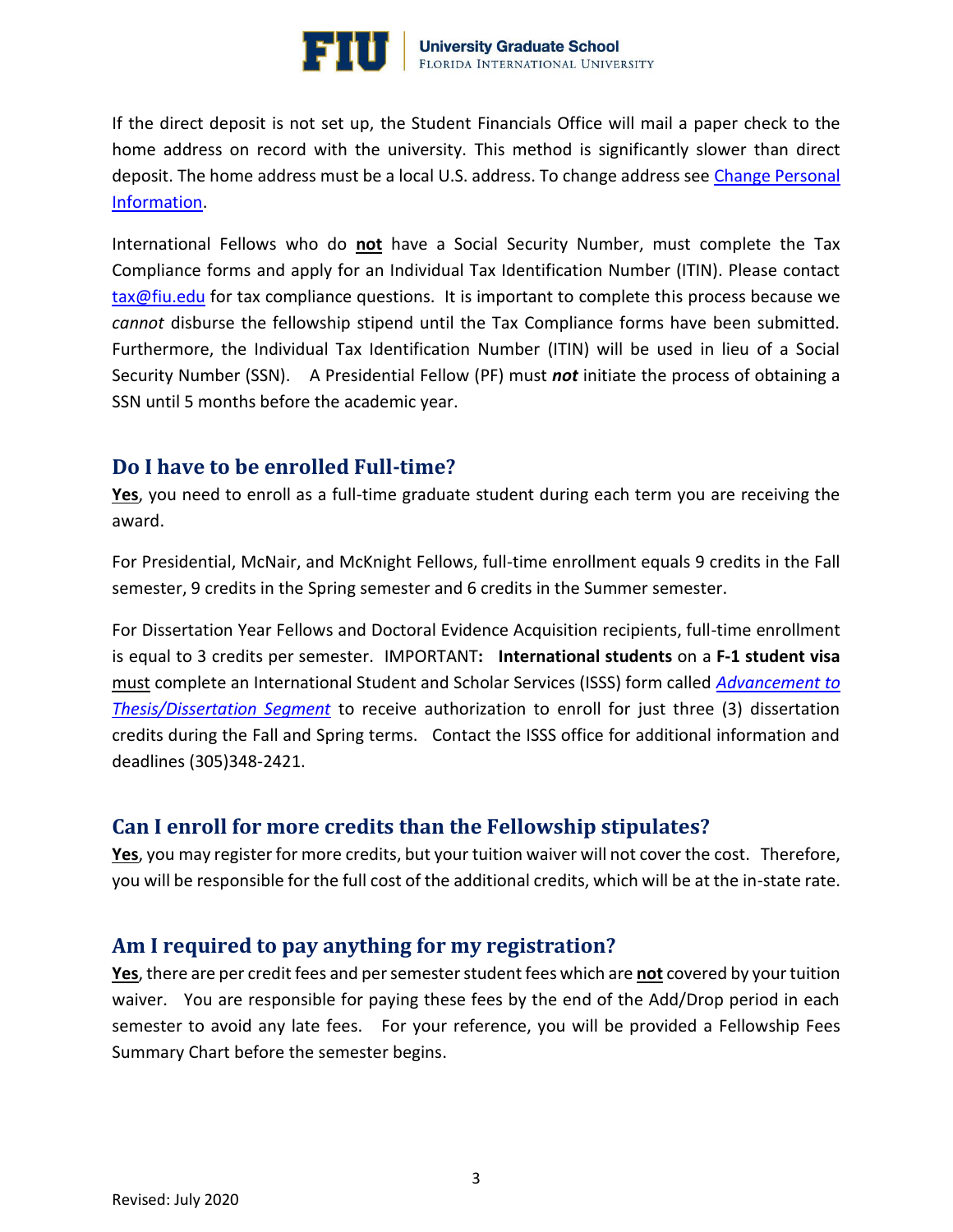

# <span id="page-3-0"></span>**What do I need to do if I am currently on a Graduate Assistantship and am transitioning into a fellowship?**

You will need to set up direct deposit with Student Financials. As a GA/TA/RA, you are paid through Human Resources (HR); as a fellow, however, you will receive your stipend via Student Financials. Even though you signed up for direct deposit through HR payroll, you must still sign up for direct deposit with Student Financials. See above for instructions on setting up direct deposit for Student Financials.

You must transfer and/or backup the email from your employee account to your student account. When your TA/GA/RA contract ends, you are no longer considered an employee. As such your employee status and employee email account will be terminated. **Therefore, you must clear out your employee FIU email account** *before* **you transition to being a fellow.**

You should also check on your health insurance coverage to see when your coverage from the assistantship ends and make arrangements for further coverage under the fellowship.

# <span id="page-3-1"></span>**What can I do if my employee email from my graduate assistantship has been terminated?**

If you find yourself needing to retrieve documents off your employee email, you must fill out the Person of Interest Form (POI) and return it to Human Resources (HR). In order to avoid having to fill out the POI, please retrieve your email documents off of your employee email before your last day as a TA/GA/RA. To find out more info on the POI form, please click here: https://hr.fiu.edu/employees-affiliates/affiliates/

## <span id="page-3-2"></span>**Does my award provide health insurance?**

Yes, by accepting the fellowship award you are automatically enrolled in the University's GA health insurance plan through **Gallagher Koster.** The insurance premium for this plan is paid 100% by the University Graduate School while receiving your fellowship stipend. If applicable, when you begin your assistantship while being a fellow, you are expected to pay 25% portion of the insurance premium (as required of all GA/TA/RAs) once hired by the Department.

For more information on the plan and benefits, please visit: <https://www.gallagherstudent.com/students/view-brochure.php?idField=1248>

# <span id="page-3-3"></span>**Can I opt-out of the University's health insurance plan?**

Yes, in order to opt out of the GA Health Insurance Plan, please follow these steps: (This does not apply to international students, or students on an F1 or J1 visa\*)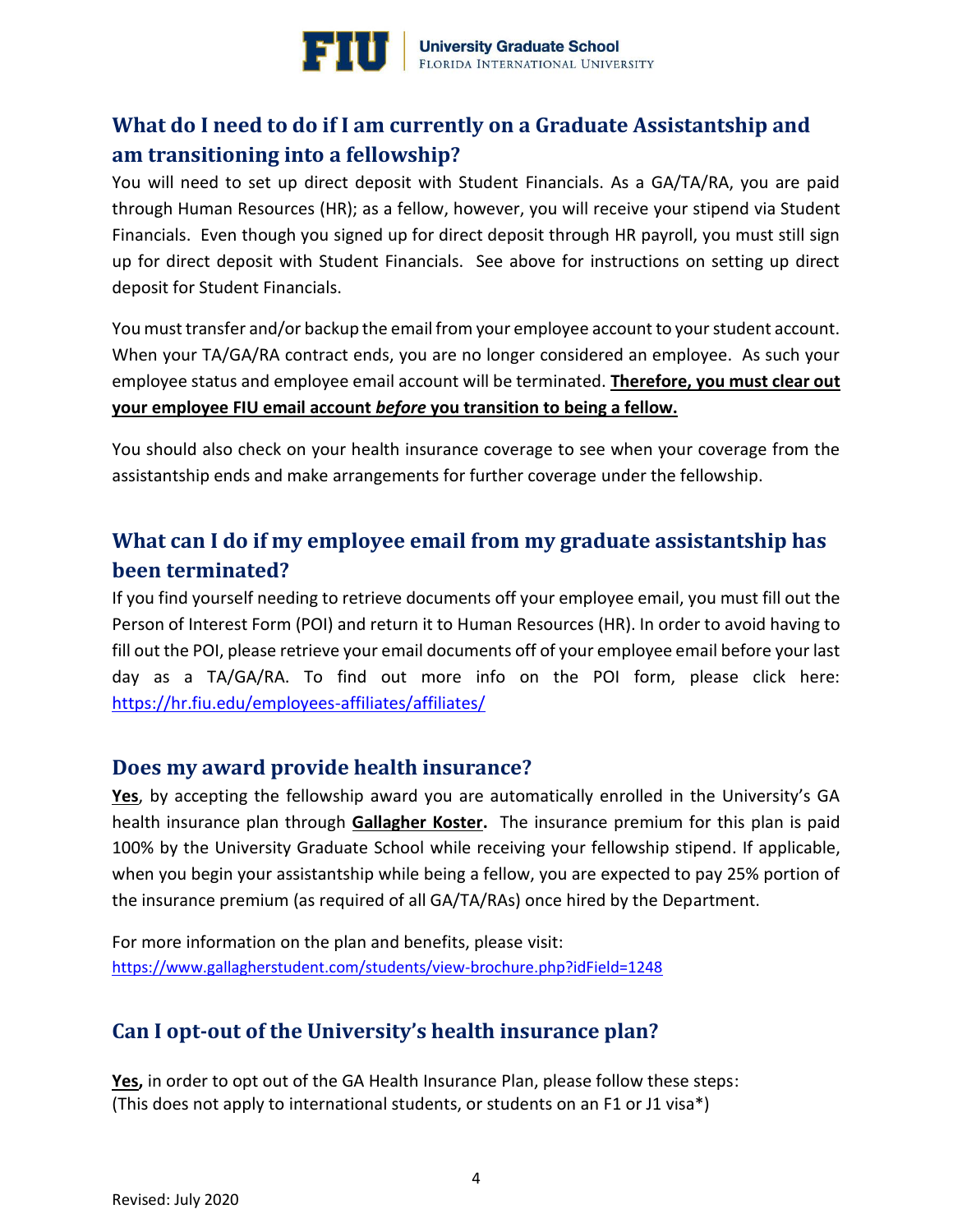

- 1. Go to the [Gallagher Website](https://go.gallagherstudent.com/Universities/Florida%20International%20University/Home)
- 2. Click on 'Graduate Assistant Waive'
- 3. Create a user account, or log in if you are a returning user
- 4. Select the Red 'I Want to Waive' button. When waiving the insurance, have your current health insurance ID card ready as you will need this information in order to complete the waiver form. Upon completing the form, you will be asked to review your information for accuracy and then click 'submit'. Immediately upon submitting your online form you will receive a confirmation number. Receipt of this confirmation number only confirms submission, not acceptance, of your Waiver Form. Please save this number and print a copy of the confirmation for your records
- 5. Deadline to opt out will be listed on the website

# <span id="page-4-0"></span>**Will I need to pay taxes?**

**Yes**, any portion of a scholarship used for living expenses is subject to U.S. taxes.

The interpretation and implementation of the tax laws is the domain of the Internal Revenue Service (IRS). The UGS takes no position on the status of a particular taxpayer, nor does it have the authority to dispense tax advice. Fellows should consult a tax expert for advice. That being said, modest guidance on stipend taxability is provided below.

Part of the payment (stipends that are used for meals, lodging, non-mandatory medical insurance, travel, personal living expenses, or other non-course related expenses) made to a fellow is taxable income. Other parts of the payment (portions used for tuition and fees required for enrollment or attendance at the University and/or other mandatory fees, such as books, supplies, and equipment required to be used by all students in a particular course of study) are not taxable.

#### 1) **U.S. Citizens**

- According to the IRS, a portion of fellowship payments may be subject to income tax.
- Students who are pursuing a degree may exclude from taxable income the part of the fellowship applied to tuition and fees required for enrollment or attendance or for the purchase of books, supplies, and equipment required for courses.
- The portion of the fellowship used for room and board or personal items must be reported as taxable income.
- The IRS does not allow the University to withhold income tax on fellowships; therefore, a Form W-2, Wage and Tax Statement, will not be issued at year end. Consequently, taxes may be owed when a tax return is filed.
- Additional information about the taxability of fellowships is provided in Internal [Revenue Service Publication 970, Tax Benefits for Education.](https://www.irs.gov/pub/irs-pdf/p970.pdf)